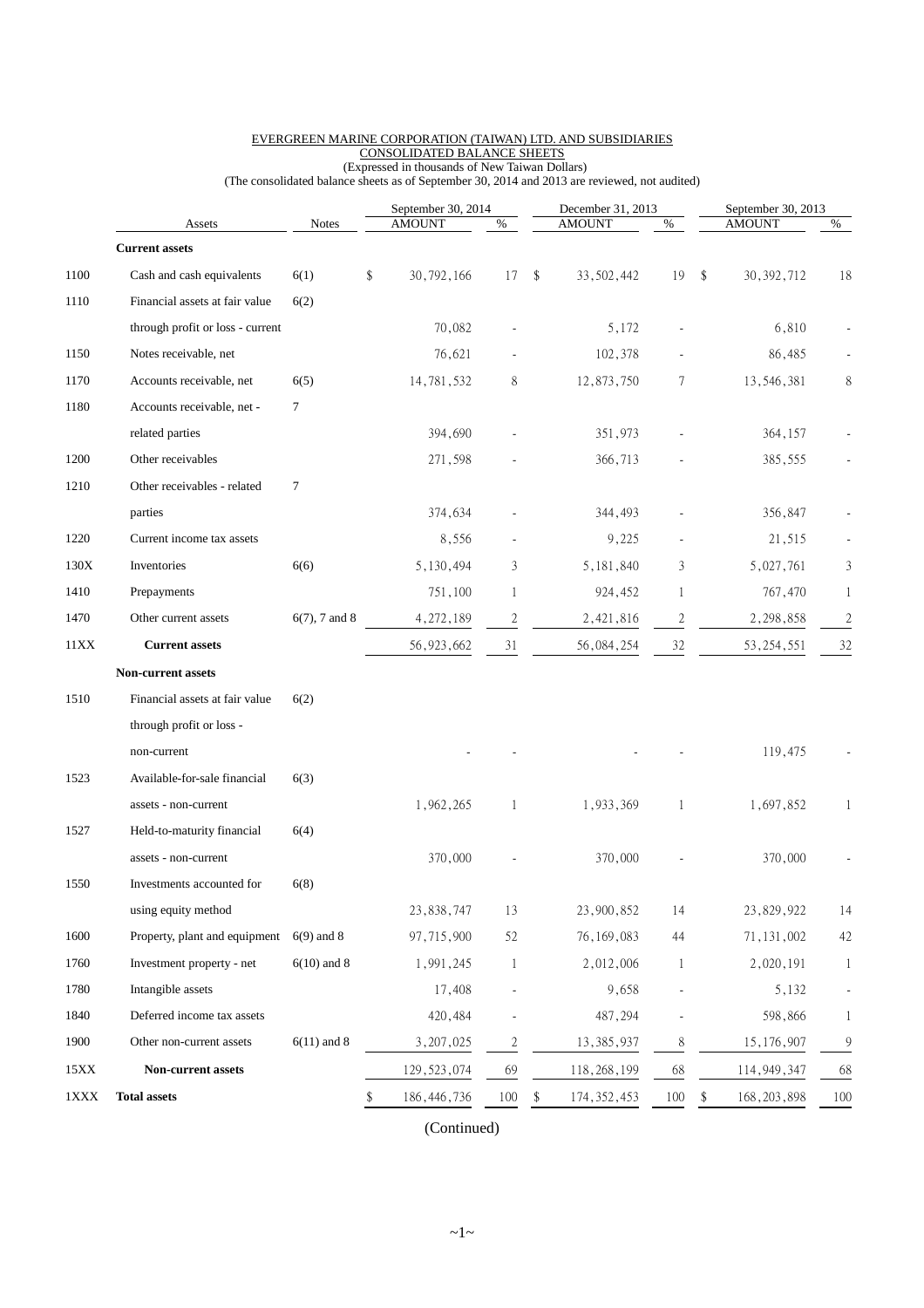## EVERGREEN MARINE CORPORATION (TAIWAN) LTD. AND SUBSIDIARIES CONSOLIDATED BALANCE SHEETS

 (Expressed in thousands of New Taiwan Dollars) (The consolidated balance sheets as of September 30, 2014 and 2013 are reviewed, not audited)

|      | Liabilities and Equity<br><b>Notes</b> |               | September 30, 2014<br><b>AMOUNT</b><br>$\%$ |                          |    | December 31, 2013<br><b>AMOUNT</b><br>$\%$ |                |    | September 30, 2013<br><b>AMOUNT</b><br>% |                |
|------|----------------------------------------|---------------|---------------------------------------------|--------------------------|----|--------------------------------------------|----------------|----|------------------------------------------|----------------|
|      | <b>Current liabilities</b>             |               |                                             |                          |    |                                            |                |    |                                          |                |
| 2100 | Short-term loans                       | 6(12)         | \$<br>913,725                               | 1                        | \$ | 596,860                                    |                | \$ | 886,950                                  | 1              |
| 2125 | Derivative financial liabilities       |               |                                             |                          |    |                                            |                |    |                                          |                |
|      | for hedging - current                  |               | 12,329                                      |                          |    |                                            |                |    |                                          |                |
| 2170 | Accounts payable                       |               | 12,622,903                                  | 7                        |    | 12,089,197                                 | 7              |    | 11,680,035                               | 7              |
| 2180 | Accounts payable - related             | 7             |                                             |                          |    |                                            |                |    |                                          |                |
|      | parties                                |               | 525,802                                     |                          |    | 747,356                                    | 1              |    | 261,276                                  |                |
| 2200 | Other payables                         |               | 1,975,712                                   | 1                        |    | 2,027,250                                  | 1              |    | 2,021,078                                | 1              |
| 2220 | Other payables - related parties 7     |               | 82,373                                      |                          |    | 81,125                                     |                |    | 93,255                                   |                |
| 2230 | Current income tax liabilities         |               | 462,475                                     | $\overline{a}$           |    | 192,053                                    |                |    | 176, 172                                 |                |
| 2300 | Other current liabilities              | $6(13)$ and 7 | 23,839,677                                  | 13                       |    | 17,885,707                                 | 10             |    | 19,219,136                               | 12             |
| 21XX | <b>Current liabilities</b>             |               | 40, 434, 996                                | $22\,$                   |    | 33,619,548                                 | 19             |    | 34, 337, 902                             | 21             |
|      | <b>Non-current liabilities</b>         |               |                                             |                          |    |                                            |                |    |                                          |                |
| 2530 | Corporate bonds payable                | 6(14)         | 3,000,000                                   | $\overline{2}$           |    | 3,000,000                                  | $\mathfrak{2}$ |    | 3,000,000                                | $\overline{2}$ |
| 2540 | Long-term loans                        | 6(15)         | 61,705,030                                  | 33                       |    | 56,930,059                                 | 32             |    | 50,832,693                               | 30             |
| 2570 | Deferred income tax liabilities        |               | 1,203,753                                   | 1                        |    | 1,248,772                                  | 1              |    | 1,250,060                                | 1              |
| 2600 | Other non-current liabilities          | 6(16)(17)     | 17,840,866                                  | 9                        |    | 19, 384, 485                               | 11             |    | 19,430,200                               | 11             |
| 25XX | <b>Non-current liabilities</b>         |               | 83,749,649                                  | 45                       |    | 80, 563, 316                               | 46             |    | 74, 512, 953                             | 44             |
| 2XXX | <b>Total liabilities</b>               |               | 124, 184, 645                               | 67                       |    | 114, 182, 864                              | 65             |    | 108,850,855                              | 65             |
|      | Equity attributable to owners of       |               |                                             |                          |    |                                            |                |    |                                          |                |
|      | the parent                             |               |                                             |                          |    |                                            |                |    |                                          |                |
|      | Capital                                | 6(19)         |                                             |                          |    |                                            |                |    |                                          |                |
| 3110 | Common stock                           |               | 34,775,802                                  | 19                       |    | 34,749,523                                 | 20             |    | 34, 749, 523                             | 21             |
|      | <b>Capital surplus</b>                 | 6(20)         |                                             |                          |    |                                            |                |    |                                          |                |
| 3200 | Capital surplus                        |               | 7,290,880                                   | $\overline{4}$           |    | 7,271,957                                  | 4              |    | 7,271,957                                | 5              |
|      | <b>Retained earnings</b>               | 6(21)         |                                             |                          |    |                                            |                |    |                                          |                |
| 3310 | Legal reserve                          |               | 9,115,638                                   | 5                        |    | 9,115,638                                  | 5              |    | 9,115,638                                | 5              |
| 3320 | Special reserve                        |               | 828,940                                     |                          |    | 5,814,993                                  | 3              |    | 5,814,993                                | 3              |
| 3350 | Unappropriated retained                |               |                                             |                          |    |                                            |                |    |                                          |                |
|      | earnings                               |               | 6,424,295                                   | 3                        |    | 1,118,877                                  | 1              |    | 696,468                                  |                |
|      | Other equity interest                  | 6(22)         |                                             |                          |    |                                            |                |    |                                          |                |
| 3400 | Other equity interest                  |               | 98,206                                      | $\overline{\phantom{a}}$ |    | 828,940)                                   |                |    | 1,525,965)                               | 1)             |
| 31XX | <b>Equity attributable to</b>          |               |                                             |                          |    |                                            |                |    |                                          |                |
|      | owners of the parent                   |               | 58, 533, 761                                | 31                       |    | 57, 242, 048                               | 33             |    | 56, 122, 614                             | 33             |
| 36XX | Non-controlling interest               |               | 3,728,330                                   | $\overline{2}$           |    | 2,927,541                                  | $\sqrt{2}$     |    | 3,230,429                                | $\overline{2}$ |
| 3XXX | <b>Total equity</b>                    |               | 62, 262, 091                                | 33                       |    | 60, 169, 589                               | 35             |    | 59, 353, 043                             | 35             |
|      | <b>Significant Contingent</b>          | 9             |                                             |                          |    |                                            |                |    |                                          |                |
|      | <b>Liabilities And Unrecognized</b>    |               |                                             |                          |    |                                            |                |    |                                          |                |
|      | <b>Contract Commitments</b>            |               |                                             |                          |    |                                            |                |    |                                          |                |
|      | <b>Total liabilities and equity</b>    |               | \$<br>186, 446, 736                         | 100                      | \$ | 174, 352, 453                              | 100            | \$ | 168, 203, 898                            | 100            |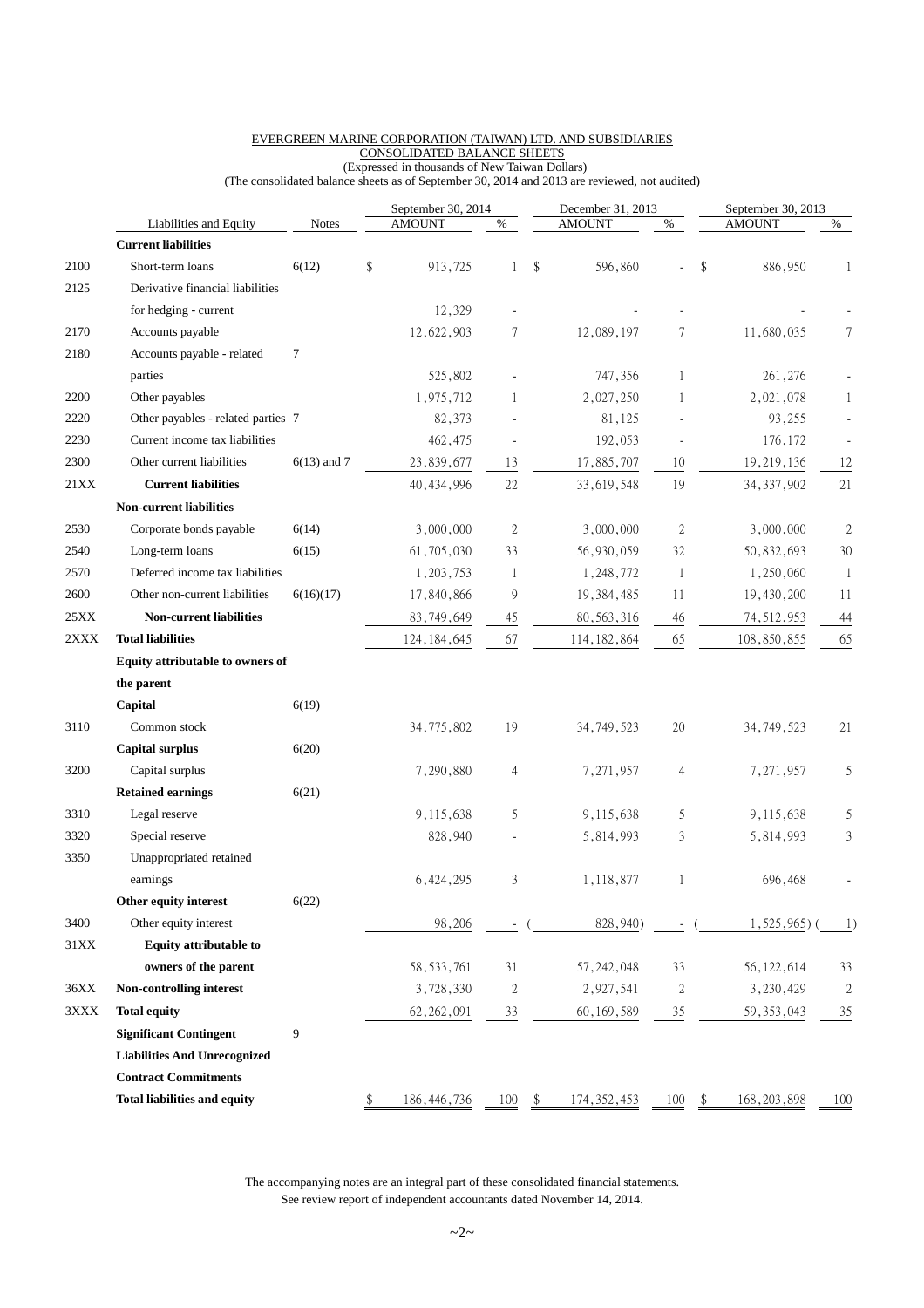### EVERGREEN MARINE CORPORATION (TAIWAN) LTD. AND SUBSIDIARIES

# CONSOLIDATED STATEMENTS OF COMPREHENSIVE INCOME

 (Expressed in thousands of New Taiwan Dollars, except earnings (loss) per share) (Reviewed, Not Audited)

|      |                                                                            |                   | Three months ended September 30 |               |                                                      |                |                    | Nine months ended September 30 |                                                         |                 |      |  |
|------|----------------------------------------------------------------------------|-------------------|---------------------------------|---------------|------------------------------------------------------|----------------|--------------------|--------------------------------|---------------------------------------------------------|-----------------|------|--|
|      |                                                                            |                   |                                 | 2014          |                                                      | 2013           |                    | 2014                           |                                                         | 2013            |      |  |
|      | Items                                                                      | <b>Notes</b>      |                                 | <b>AMOUNT</b> | %                                                    | <b>AMOUNT</b>  | $\%$               | <b>AMOUNT</b>                  | %                                                       | <b>AMOUNT</b>   | %    |  |
| 4000 | <b>Operating revenue</b>                                                   | $6(23)$ and 7     |                                 | 37, 597, 875  | 100<br>$\mathbf{\hat{s}}$                            | 35,991,279     | 100<br>-\$         | 107,097,536                    | 100<br>\$                                               | 105,868,709     | 100  |  |
| 5000 | <b>Operating costs</b>                                                     | $6(28)(29)$ and 7 |                                 | 33, 484, 477) | 89)                                                  | 34, 579, 971)  | 96)                | 101,258,619)                   | 94)                                                     | 104, 515, 970)  | 99)  |  |
| 5900 | Gross profit                                                               |                   |                                 | 4, 113, 398   | 11                                                   | 1,411,308      | $\overline{4}$     | 5,838,917                      | 6                                                       | 1,352,739       |      |  |
| 6000 | <b>Operating expenses</b>                                                  | $6(28)(29)$ and 7 |                                 | $1,370,046$ ( | $3)$ (                                               | $1,354,031)$ ( | $4)$ (             | $4,200,763$ (                  | $4)$ (                                                  | $4,056,773$ ) ( |      |  |
| 6500 | Other gains - net                                                          | 6(24)             |                                 | 88,669        |                                                      | 313,105        |                    | 419,012                        |                                                         | 781,221         |      |  |
| 6900 | <b>Operating profit (loss)</b>                                             |                   |                                 | 2.832.021     |                                                      | 370,382        |                    | 2.057.166                      |                                                         | ,922,813        |      |  |
|      | Non-operating income and expenses                                          |                   |                                 |               |                                                      |                |                    |                                |                                                         |                 |      |  |
| 7010 | Other income                                                               | 6(25)             |                                 | 195,685       |                                                      | 168,654        |                    | 961,033                        |                                                         | 479,362         |      |  |
| 7020 | Other gains and losses                                                     | 6(26)             |                                 | 180,103       |                                                      | 171,995) (     | 1)                 | 12,393                         |                                                         | 95,677          |      |  |
| 7050 | Finance costs                                                              | 6(27)             |                                 | 137,870)      | $\omega_{\rm{max}}$                                  | 113, 163)      | $-$ (              | $413,735$ ) (                  | $1)$ (                                                  | 304, 311)       |      |  |
| 7060 | Share of loss of associates and joint ventures accounted for using equity  |                   |                                 |               |                                                      |                |                    |                                |                                                         |                 |      |  |
|      | method                                                                     |                   |                                 | 248,567)      |                                                      | 51,966         |                    | ,076,514)                      | $\Box$                                                  | 569,127)        |      |  |
| 7000 | Total non-operating income and expenses                                    |                   |                                 | 10.649        |                                                      | 168,470        |                    | 516,823                        | $\left  \right $                                        | 298,399         |      |  |
| 7900 | Profit (loss) before income tax                                            |                   |                                 | 2,821,372     |                                                      | 201,912        |                    | .540,343                       |                                                         | 2, 221, 212)    |      |  |
| 7950 | Income tax expense                                                         | 6(30)             |                                 | 345,964)      |                                                      | 112,392)       |                    | 579,413)                       |                                                         | 215,423         |      |  |
| 8200 | Profit (loss) for the period                                               |                   |                                 | 2,475,408     | $\mathbf{\hat{S}}$                                   | 89,520         |                    | 960,930                        | $\left( \begin{array}{c} 1 \end{array} \right)$         | 2,436,635       |      |  |
|      | Other comprehensive income (loss)                                          |                   |                                 |               |                                                      |                |                    |                                |                                                         |                 |      |  |
| 8310 | Exchange differences on translating the financial statements of foreign    |                   |                                 |               |                                                      |                |                    |                                |                                                         |                 |      |  |
|      | operations                                                                 |                   |                                 | 550,724       | $1 \quad ($                                          | $694,934$ ) (  | $2)$ \$            | 745,805                        | \$                                                      | 796,834         |      |  |
| 8325 | Unrealized gain (loss) on valuation of available-for-sale financial assets |                   |                                 | 51,681)       | $\sim$                                               | 174,063        |                    | 18,790                         |                                                         | 159,864         |      |  |
| 8330 | Cash flow hedges                                                           |                   |                                 | 12,329)       |                                                      | $\sim$         |                    | 12,329)                        |                                                         |                 |      |  |
| 8370 | Share of other comprehensive income of associates and joint ventures       |                   |                                 |               |                                                      |                |                    |                                |                                                         |                 |      |  |
|      | accounted for using equity method                                          |                   |                                 | 278,573       |                                                      | 11,654         |                    | 335,735                        |                                                         | 77,157          |      |  |
| 8399 | Income tax relating to the components of other comprehensive income        |                   |                                 |               |                                                      |                |                    |                                |                                                         |                 |      |  |
|      | $(\text{loss})$                                                            |                   |                                 | 2,269         |                                                      | 3,355          |                    | 1,631                          |                                                         | 3,316)          |      |  |
| 8300 | Other comprehensive income (loss) for the period, net of income tax        |                   |                                 | 767,556       | 7 S                                                  | 512,572)       |                    | 1,086,370                      |                                                         | 1,030,539       |      |  |
| 8500 | Total comprehensive income (loss) for the period                           |                   |                                 | 3,242,964     | (\$<br>$\Omega$                                      | 423,052)       | $\mathbf{\hat{x}}$ | 2,047,300                      | $\mathcal{D}$                                           | ,406,096        |      |  |
|      | Profit (loss), attributable to:                                            |                   |                                 |               |                                                      |                |                    |                                |                                                         |                 |      |  |
| 8610 | Owners of the parent                                                       |                   |                                 | ,863,282      |                                                      | 48,549         |                    | 319,365                        |                                                         | 2,190,663       |      |  |
| 8620 | Non-controlling interest                                                   |                   |                                 | 612,126       |                                                      | 40,971         |                    | 641,565                        |                                                         | 245,972         |      |  |
|      | Comprehensive income (loss) attributable to:                               |                   |                                 |               |                                                      |                |                    |                                |                                                         |                 |      |  |
| 8710 | Owners of the parent                                                       |                   |                                 | 2,595,887     |                                                      | 365,180)       |                    | 1,246,511                      |                                                         | 1,369,552       |      |  |
| 8720 | Non-controlling interest                                                   |                   |                                 | 647,077       | $\left( \begin{array}{c} 1 \\ 1 \end{array} \right)$ | 57,872         |                    | 800,789                        | $\left( \begin{array}{c} 1 \\ 2 \end{array} \right)$    | 36,544          |      |  |
|      |                                                                            |                   |                                 |               |                                                      |                |                    |                                |                                                         |                 |      |  |
|      | Earnings (loss) per share (in dollars)                                     | 6(31)             |                                 |               |                                                      |                |                    |                                |                                                         |                 |      |  |
| 9750 | Basic earnings (loss) per share                                            |                   |                                 |               | 0.54                                                 |                | 0.01               |                                | 0.09<br>$($ \$                                          |                 | 0.63 |  |
| 9850 | Diluted earnings (loss) per share                                          |                   |                                 |               | 0.54                                                 |                | 0.01               |                                | 0.09<br>$\left( \begin{array}{c} 5 \end{array} \right)$ |                 | 0.63 |  |
|      |                                                                            |                   |                                 |               |                                                      |                |                    |                                |                                                         |                 |      |  |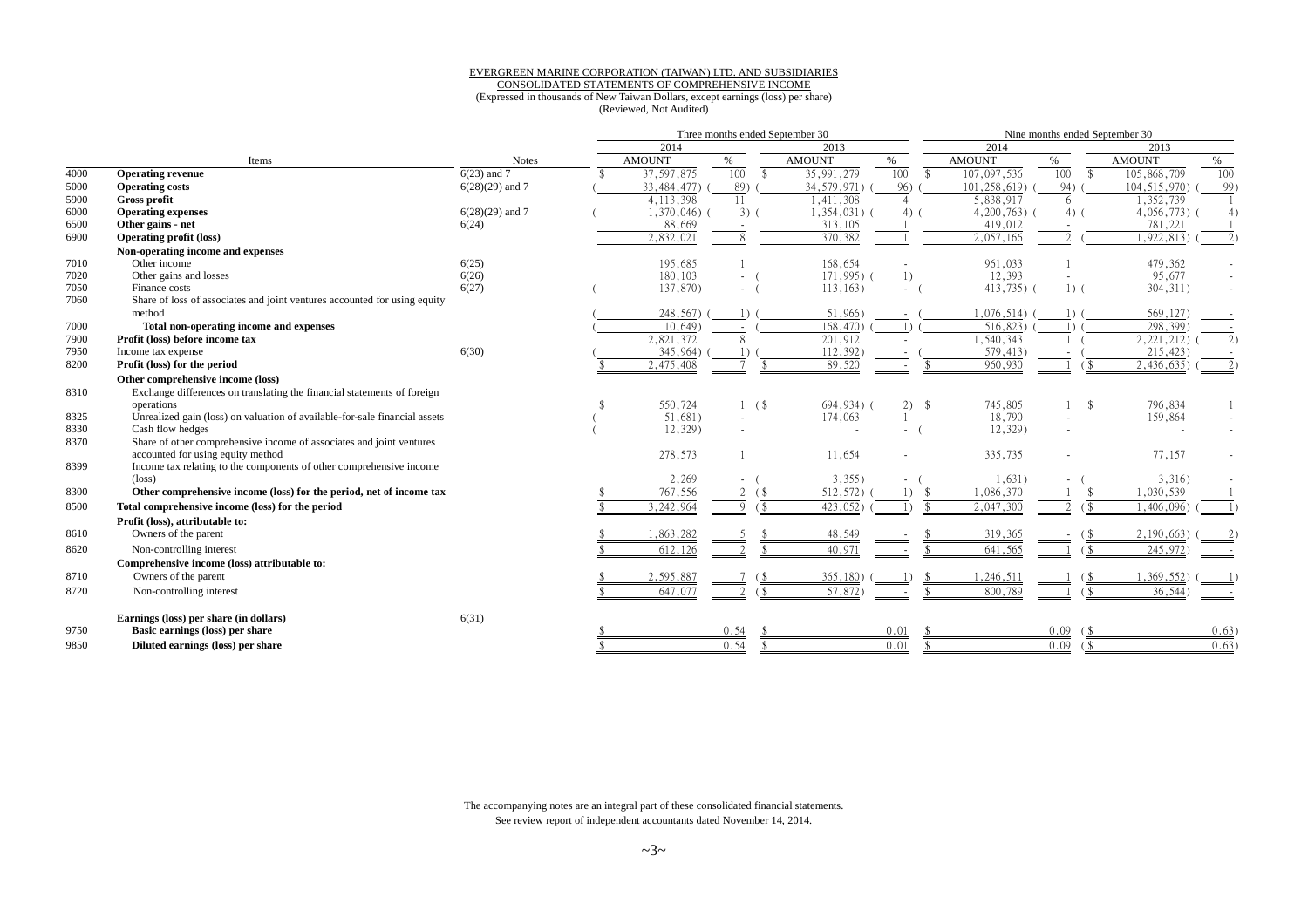#### EVERGREEN MARINE CORPORATION (TAIWAN) LTD. AND SUBSIDIARIES CONSOLIDATED STATEMENTS OF CHANGES IN EQUITY FOR THE NINE-MONTH PERIODS ENDED SEPTEMBER 30, 2014 AND 2013 (Expressed in thousands of New Taiwan Dollars) (Reviewed, Not Audited)

|                                                                                  |              |                          |                            |               |                          | Equity attributable to owners of the parent |                                                                                                      |                                                                                           |                                                                                               |                 |                             |              |
|----------------------------------------------------------------------------------|--------------|--------------------------|----------------------------|---------------|--------------------------|---------------------------------------------|------------------------------------------------------------------------------------------------------|-------------------------------------------------------------------------------------------|-----------------------------------------------------------------------------------------------|-----------------|-----------------------------|--------------|
|                                                                                  |              |                          |                            |               | <b>Retained Earnings</b> |                                             |                                                                                                      | Other equity interest                                                                     |                                                                                               |                 |                             |              |
|                                                                                  | <b>Notes</b> | Common stock             | Capital surplus            | Legal reserve | Special reserve          | Unappropriated<br>retained<br>earnings      | Exchange<br>differences on<br>translating the<br>financial<br>statements of<br>foreign<br>operations | Unrealized<br>gain or loss<br><sub>on</sub><br>available-for<br>-sale financial<br>assets | Hedging<br>instrument gain<br>$(\text{loss})$ on<br>effective hedge<br>of cash flow<br>hedges | Total           | Non-controlling<br>interest | Total equity |
| Year 2013                                                                        |              |                          |                            |               |                          |                                             |                                                                                                      |                                                                                           |                                                                                               |                 |                             |              |
| Balance at January 1, 2013                                                       |              | \$34,749,407             | \$7,271,879                | \$9,102,785   | \$3,593,280              | \$5,121,929                                 | 1,867<br>,363)<br>(S                                                                                 | 490,002)<br>(\$                                                                           | 10,289<br>- 85                                                                                | \$57,492,204    | 3,267,045                   | \$60,759,249 |
| Appropriations of 2012 earnings                                                  |              |                          |                            |               |                          |                                             |                                                                                                      |                                                                                           |                                                                                               |                 |                             |              |
| Legal reserve                                                                    |              |                          |                            | 12,853        |                          | 12,853)                                     |                                                                                                      |                                                                                           |                                                                                               |                 |                             |              |
| Special reserve<br>Conversion of convertible bonds                               | 6(19)        |                          |                            |               | 2, 221, 713              | 2,221,713)                                  |                                                                                                      |                                                                                           |                                                                                               |                 |                             |              |
| into common stock                                                                |              | 116                      | 99                         |               |                          |                                             |                                                                                                      |                                                                                           |                                                                                               | 215             |                             | 215          |
| Stock warrants of convertible bonds                                              |              |                          | 21)                        |               |                          |                                             |                                                                                                      |                                                                                           |                                                                                               | 21)             | $\sim$                      | 21)          |
| Adjustments to share of changes in<br>equity of associates and joint<br>ventures |              |                          |                            |               |                          | 232)                                        |                                                                                                      |                                                                                           |                                                                                               | $232$ ) (       | 72)                         | 304)         |
| Net loss for the period                                                          |              |                          |                            |               |                          | 2,190,663)                                  |                                                                                                      |                                                                                           |                                                                                               | $2,190,663$ ) ( | 245,972)                    | 2,436,635)   |
| Other comprehensive income for<br>the period                                     | 6(22)        |                          |                            |               |                          |                                             | 653,181                                                                                              | 167,775                                                                                   | 155                                                                                           | 821,111         | 209,428                     | ,030,539     |
| Balance at September 30, 2013                                                    |              | \$34,749,523             | $\overline{8}$ 7, 271, 957 | \$9,115,638   | \$5,814,993              | 696,468                                     | 1,214,182                                                                                            | 322,227<br>(                                                                              | 10,444                                                                                        | \$56,122,614    | 3,230,429                   | 59, 353, 043 |
| <b>Year 2014</b>                                                                 |              |                          |                            |               |                          |                                             |                                                                                                      |                                                                                           |                                                                                               |                 |                             |              |
| Balance at January 1, 2014                                                       |              | \$34,749,523             | \$7.271.957                | \$9,115,638   | \$5,814,993              | \$1.118.877                                 | 804,815)                                                                                             | $36,456$ )<br>(                                                                           | 12.331<br>-8                                                                                  | \$57,242,048    | 2,927,541                   | \$60.169.589 |
| Appropriations of 2013 earnings                                                  |              |                          |                            |               |                          |                                             |                                                                                                      |                                                                                           |                                                                                               |                 |                             |              |
| Reversal of special reserve<br>Conversion of convertible bonds                   | 6(19)        | $\overline{\phantom{a}}$ |                            |               | 4,986,053                | 4,986,053                                   |                                                                                                      |                                                                                           |                                                                                               |                 |                             |              |
| into common stock                                                                |              | 26,279                   | 23,555                     |               |                          |                                             |                                                                                                      |                                                                                           |                                                                                               | 49,834          |                             | 49,834       |
| Stock warrants of convertible bonds                                              |              | $\sim$                   | 4,632)                     |               |                          |                                             |                                                                                                      |                                                                                           |                                                                                               | $4,632$ )       |                             | $4,632$ )    |
| Net profit for the period                                                        |              |                          | $\overline{\phantom{a}}$   |               |                          | 319,365                                     |                                                                                                      |                                                                                           |                                                                                               | 319,365         | 641,565                     | 960,930      |
| Other comprehensive income<br>(loss) for the period                              | 6(22)        |                          |                            |               |                          |                                             | 663,804                                                                                              | 332,104                                                                                   | 68,762                                                                                        | 927,146         | 159,224                     | ,086,370     |
| Balance at September 30, 2014                                                    |              | \$34,775,802             | \$7,290,880                | \$9,115,638   | 828,940                  | \$6,424,295                                 | 141,011                                                                                              | 295,648                                                                                   | 56,431                                                                                        | \$58,533,761    | 3,728,330                   | 62, 262, 091 |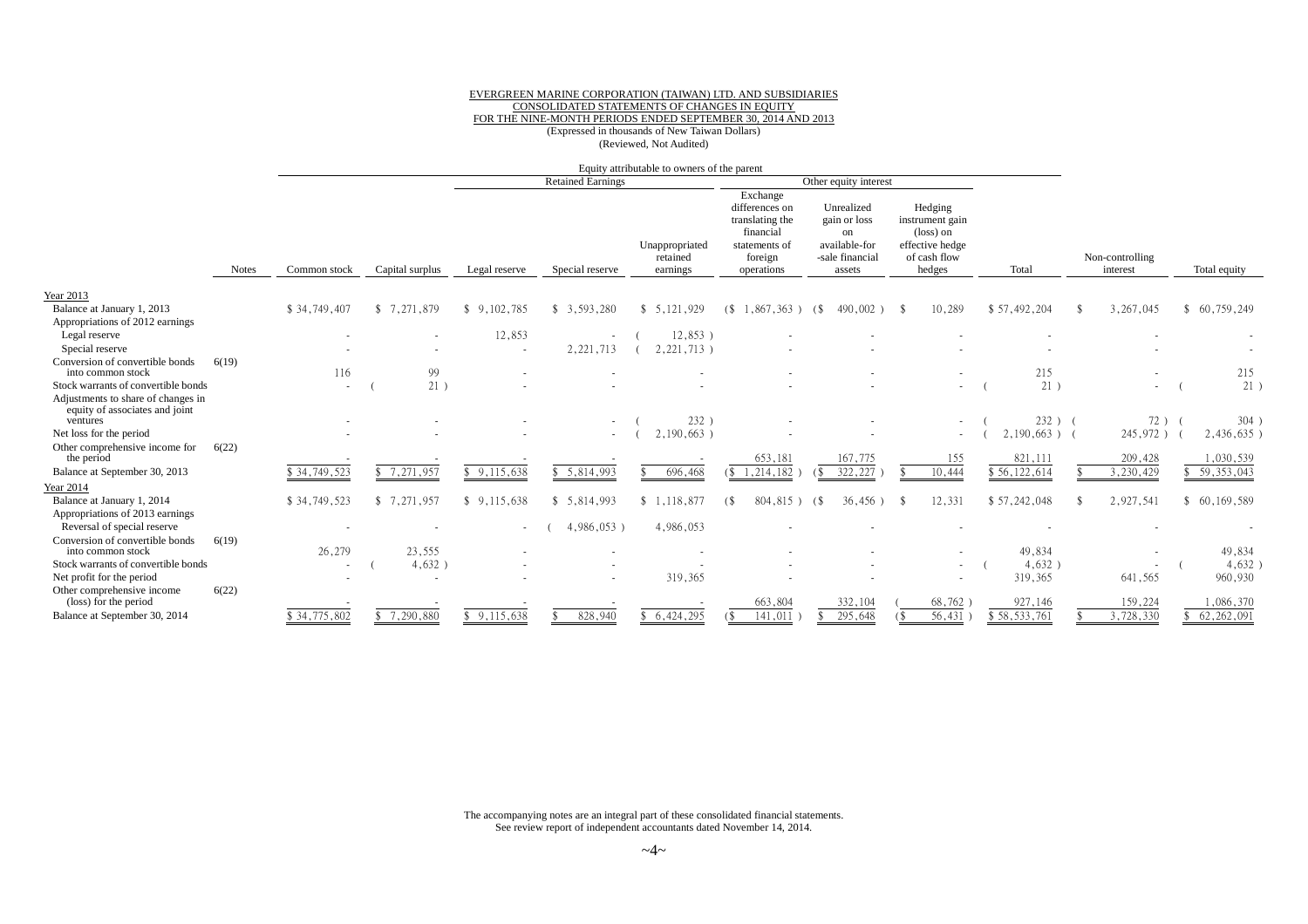## EVERGREEN MARINE CORPORATION (TAIWAN) LTD. AND SUBSIDIARIES CONSOLIDATED STATEMENTS OF CASH FLOWS FOR THE NINE-MONTH PERIODS ENDED SEPTEMBER 30

(Expressed in thousands of New Taiwan Dollars)

(Reviewed, Not Audited)

| <b>CASH FLOWS FROM OPERATING ACTIVITIES</b><br>\$<br>Consolidated profit (loss) before tax for the period<br>1,540,343<br>$($ \$<br>$2,221,212$ )<br>Adjustments<br>Income and expenses having no effect on cash flows<br>Financial assets at fair value through profit or loss<br>6(26)<br>5,176<br>39,785)<br>$\left($<br>Depreciation<br>5,724,487<br>6(9)(10)<br>4,977,498<br>Amortization<br>6(28)<br>8,595<br>9,818<br>Bad debts expense<br>6(5)<br>759<br>748<br>Amortization of bond discounts<br>7,293<br>9,294<br>257,784) (<br>183,614)<br>Interest income<br>6(25)<br>$\overline{(\ }$<br>6(27)<br>413,735<br>304, 311<br>Interest expense<br>Dividend income<br>6(25)<br>$112,265$ ) (<br>102,456)<br>$\overline{(}$<br>Share of loss of associates and joint ventures accounted for<br>using equity method<br>1,076,514<br>569,127<br>Net gain on disposal of property, plant and equipment<br>6(24)<br>$419,012$ ) (<br>781,221)<br>Gain on disposal of investments<br>69,438)<br>Realized income with affiliated companies<br>$6,699$ )<br>Unrealized income with affiliated companies<br>2,051<br>Changes in assets/liabilities relating to operating activities<br>Net changes in assets relating to operating activities<br>Financial assets at fair value through profit or loss<br>$70,000$ )<br>1,398,138<br>$\left($<br>27,739<br>Notes receivable, net<br>47,066<br>Accounts receivable<br>$1,825,129$ ) (<br>346,312)<br>(<br>Accounts receivable, net - related parties<br>$53,069$ ) (<br>190,918)<br>$\overline{(}$<br>Other receivables<br>102,485<br>215,236<br>Other receivables - related parties<br>$24,351$ ) (<br>129,962)<br>$\overline{(}$<br>Inventories<br>145,637<br>290,114<br>170,880<br>23,208<br>Prepayments<br>Other current assets<br>$1,810,525$ ) (<br>247,654)<br>$\overline{(\ }$<br>10,347<br>9,156<br>Other non-current assets<br>Net changes in liabilities relating to operating activities<br>Accounts payable<br>349,765<br>$1,917,352$ )<br>- (<br>Accounts payable - related parties<br>437,738)<br>$216,132$ ) (<br>$\overline{(\ }$<br>Other payables<br>3,779<br>81,719<br>Other current liabilities<br>1,753,405<br>1,803,573<br>Other non-current liabilities<br>34,231)<br>13,681)<br>6,573,686<br>2,997,770<br>Cash generated from operations<br>Interest received<br>257,784<br>183,614<br>Interest paid<br>$517,105$ )<br>421,602)<br>294,591)<br>242,900)<br>Income tax paid<br>Net cash provided by operating activities<br>6,019,774<br>2,516,882 | <b>Notes</b> | 2014 | 2013 |
|-------------------------------------------------------------------------------------------------------------------------------------------------------------------------------------------------------------------------------------------------------------------------------------------------------------------------------------------------------------------------------------------------------------------------------------------------------------------------------------------------------------------------------------------------------------------------------------------------------------------------------------------------------------------------------------------------------------------------------------------------------------------------------------------------------------------------------------------------------------------------------------------------------------------------------------------------------------------------------------------------------------------------------------------------------------------------------------------------------------------------------------------------------------------------------------------------------------------------------------------------------------------------------------------------------------------------------------------------------------------------------------------------------------------------------------------------------------------------------------------------------------------------------------------------------------------------------------------------------------------------------------------------------------------------------------------------------------------------------------------------------------------------------------------------------------------------------------------------------------------------------------------------------------------------------------------------------------------------------------------------------------------------------------------------------------------------------------------------------------------------------------------------------------------------------------------------------------------------------------------------------------------------------------------------------------------------------------------------------------------------------------------------------------------------------------------------------------------------------------------------------------------------|--------------|------|------|
|                                                                                                                                                                                                                                                                                                                                                                                                                                                                                                                                                                                                                                                                                                                                                                                                                                                                                                                                                                                                                                                                                                                                                                                                                                                                                                                                                                                                                                                                                                                                                                                                                                                                                                                                                                                                                                                                                                                                                                                                                                                                                                                                                                                                                                                                                                                                                                                                                                                                                                                         |              |      |      |
|                                                                                                                                                                                                                                                                                                                                                                                                                                                                                                                                                                                                                                                                                                                                                                                                                                                                                                                                                                                                                                                                                                                                                                                                                                                                                                                                                                                                                                                                                                                                                                                                                                                                                                                                                                                                                                                                                                                                                                                                                                                                                                                                                                                                                                                                                                                                                                                                                                                                                                                         |              |      |      |
|                                                                                                                                                                                                                                                                                                                                                                                                                                                                                                                                                                                                                                                                                                                                                                                                                                                                                                                                                                                                                                                                                                                                                                                                                                                                                                                                                                                                                                                                                                                                                                                                                                                                                                                                                                                                                                                                                                                                                                                                                                                                                                                                                                                                                                                                                                                                                                                                                                                                                                                         |              |      |      |
|                                                                                                                                                                                                                                                                                                                                                                                                                                                                                                                                                                                                                                                                                                                                                                                                                                                                                                                                                                                                                                                                                                                                                                                                                                                                                                                                                                                                                                                                                                                                                                                                                                                                                                                                                                                                                                                                                                                                                                                                                                                                                                                                                                                                                                                                                                                                                                                                                                                                                                                         |              |      |      |
|                                                                                                                                                                                                                                                                                                                                                                                                                                                                                                                                                                                                                                                                                                                                                                                                                                                                                                                                                                                                                                                                                                                                                                                                                                                                                                                                                                                                                                                                                                                                                                                                                                                                                                                                                                                                                                                                                                                                                                                                                                                                                                                                                                                                                                                                                                                                                                                                                                                                                                                         |              |      |      |
|                                                                                                                                                                                                                                                                                                                                                                                                                                                                                                                                                                                                                                                                                                                                                                                                                                                                                                                                                                                                                                                                                                                                                                                                                                                                                                                                                                                                                                                                                                                                                                                                                                                                                                                                                                                                                                                                                                                                                                                                                                                                                                                                                                                                                                                                                                                                                                                                                                                                                                                         |              |      |      |
|                                                                                                                                                                                                                                                                                                                                                                                                                                                                                                                                                                                                                                                                                                                                                                                                                                                                                                                                                                                                                                                                                                                                                                                                                                                                                                                                                                                                                                                                                                                                                                                                                                                                                                                                                                                                                                                                                                                                                                                                                                                                                                                                                                                                                                                                                                                                                                                                                                                                                                                         |              |      |      |
|                                                                                                                                                                                                                                                                                                                                                                                                                                                                                                                                                                                                                                                                                                                                                                                                                                                                                                                                                                                                                                                                                                                                                                                                                                                                                                                                                                                                                                                                                                                                                                                                                                                                                                                                                                                                                                                                                                                                                                                                                                                                                                                                                                                                                                                                                                                                                                                                                                                                                                                         |              |      |      |
|                                                                                                                                                                                                                                                                                                                                                                                                                                                                                                                                                                                                                                                                                                                                                                                                                                                                                                                                                                                                                                                                                                                                                                                                                                                                                                                                                                                                                                                                                                                                                                                                                                                                                                                                                                                                                                                                                                                                                                                                                                                                                                                                                                                                                                                                                                                                                                                                                                                                                                                         |              |      |      |
|                                                                                                                                                                                                                                                                                                                                                                                                                                                                                                                                                                                                                                                                                                                                                                                                                                                                                                                                                                                                                                                                                                                                                                                                                                                                                                                                                                                                                                                                                                                                                                                                                                                                                                                                                                                                                                                                                                                                                                                                                                                                                                                                                                                                                                                                                                                                                                                                                                                                                                                         |              |      |      |
|                                                                                                                                                                                                                                                                                                                                                                                                                                                                                                                                                                                                                                                                                                                                                                                                                                                                                                                                                                                                                                                                                                                                                                                                                                                                                                                                                                                                                                                                                                                                                                                                                                                                                                                                                                                                                                                                                                                                                                                                                                                                                                                                                                                                                                                                                                                                                                                                                                                                                                                         |              |      |      |
|                                                                                                                                                                                                                                                                                                                                                                                                                                                                                                                                                                                                                                                                                                                                                                                                                                                                                                                                                                                                                                                                                                                                                                                                                                                                                                                                                                                                                                                                                                                                                                                                                                                                                                                                                                                                                                                                                                                                                                                                                                                                                                                                                                                                                                                                                                                                                                                                                                                                                                                         |              |      |      |
|                                                                                                                                                                                                                                                                                                                                                                                                                                                                                                                                                                                                                                                                                                                                                                                                                                                                                                                                                                                                                                                                                                                                                                                                                                                                                                                                                                                                                                                                                                                                                                                                                                                                                                                                                                                                                                                                                                                                                                                                                                                                                                                                                                                                                                                                                                                                                                                                                                                                                                                         |              |      |      |
|                                                                                                                                                                                                                                                                                                                                                                                                                                                                                                                                                                                                                                                                                                                                                                                                                                                                                                                                                                                                                                                                                                                                                                                                                                                                                                                                                                                                                                                                                                                                                                                                                                                                                                                                                                                                                                                                                                                                                                                                                                                                                                                                                                                                                                                                                                                                                                                                                                                                                                                         |              |      |      |
|                                                                                                                                                                                                                                                                                                                                                                                                                                                                                                                                                                                                                                                                                                                                                                                                                                                                                                                                                                                                                                                                                                                                                                                                                                                                                                                                                                                                                                                                                                                                                                                                                                                                                                                                                                                                                                                                                                                                                                                                                                                                                                                                                                                                                                                                                                                                                                                                                                                                                                                         |              |      |      |
|                                                                                                                                                                                                                                                                                                                                                                                                                                                                                                                                                                                                                                                                                                                                                                                                                                                                                                                                                                                                                                                                                                                                                                                                                                                                                                                                                                                                                                                                                                                                                                                                                                                                                                                                                                                                                                                                                                                                                                                                                                                                                                                                                                                                                                                                                                                                                                                                                                                                                                                         |              |      |      |
|                                                                                                                                                                                                                                                                                                                                                                                                                                                                                                                                                                                                                                                                                                                                                                                                                                                                                                                                                                                                                                                                                                                                                                                                                                                                                                                                                                                                                                                                                                                                                                                                                                                                                                                                                                                                                                                                                                                                                                                                                                                                                                                                                                                                                                                                                                                                                                                                                                                                                                                         |              |      |      |
|                                                                                                                                                                                                                                                                                                                                                                                                                                                                                                                                                                                                                                                                                                                                                                                                                                                                                                                                                                                                                                                                                                                                                                                                                                                                                                                                                                                                                                                                                                                                                                                                                                                                                                                                                                                                                                                                                                                                                                                                                                                                                                                                                                                                                                                                                                                                                                                                                                                                                                                         |              |      |      |
|                                                                                                                                                                                                                                                                                                                                                                                                                                                                                                                                                                                                                                                                                                                                                                                                                                                                                                                                                                                                                                                                                                                                                                                                                                                                                                                                                                                                                                                                                                                                                                                                                                                                                                                                                                                                                                                                                                                                                                                                                                                                                                                                                                                                                                                                                                                                                                                                                                                                                                                         |              |      |      |
|                                                                                                                                                                                                                                                                                                                                                                                                                                                                                                                                                                                                                                                                                                                                                                                                                                                                                                                                                                                                                                                                                                                                                                                                                                                                                                                                                                                                                                                                                                                                                                                                                                                                                                                                                                                                                                                                                                                                                                                                                                                                                                                                                                                                                                                                                                                                                                                                                                                                                                                         |              |      |      |
|                                                                                                                                                                                                                                                                                                                                                                                                                                                                                                                                                                                                                                                                                                                                                                                                                                                                                                                                                                                                                                                                                                                                                                                                                                                                                                                                                                                                                                                                                                                                                                                                                                                                                                                                                                                                                                                                                                                                                                                                                                                                                                                                                                                                                                                                                                                                                                                                                                                                                                                         |              |      |      |
|                                                                                                                                                                                                                                                                                                                                                                                                                                                                                                                                                                                                                                                                                                                                                                                                                                                                                                                                                                                                                                                                                                                                                                                                                                                                                                                                                                                                                                                                                                                                                                                                                                                                                                                                                                                                                                                                                                                                                                                                                                                                                                                                                                                                                                                                                                                                                                                                                                                                                                                         |              |      |      |
|                                                                                                                                                                                                                                                                                                                                                                                                                                                                                                                                                                                                                                                                                                                                                                                                                                                                                                                                                                                                                                                                                                                                                                                                                                                                                                                                                                                                                                                                                                                                                                                                                                                                                                                                                                                                                                                                                                                                                                                                                                                                                                                                                                                                                                                                                                                                                                                                                                                                                                                         |              |      |      |
|                                                                                                                                                                                                                                                                                                                                                                                                                                                                                                                                                                                                                                                                                                                                                                                                                                                                                                                                                                                                                                                                                                                                                                                                                                                                                                                                                                                                                                                                                                                                                                                                                                                                                                                                                                                                                                                                                                                                                                                                                                                                                                                                                                                                                                                                                                                                                                                                                                                                                                                         |              |      |      |
|                                                                                                                                                                                                                                                                                                                                                                                                                                                                                                                                                                                                                                                                                                                                                                                                                                                                                                                                                                                                                                                                                                                                                                                                                                                                                                                                                                                                                                                                                                                                                                                                                                                                                                                                                                                                                                                                                                                                                                                                                                                                                                                                                                                                                                                                                                                                                                                                                                                                                                                         |              |      |      |
|                                                                                                                                                                                                                                                                                                                                                                                                                                                                                                                                                                                                                                                                                                                                                                                                                                                                                                                                                                                                                                                                                                                                                                                                                                                                                                                                                                                                                                                                                                                                                                                                                                                                                                                                                                                                                                                                                                                                                                                                                                                                                                                                                                                                                                                                                                                                                                                                                                                                                                                         |              |      |      |
|                                                                                                                                                                                                                                                                                                                                                                                                                                                                                                                                                                                                                                                                                                                                                                                                                                                                                                                                                                                                                                                                                                                                                                                                                                                                                                                                                                                                                                                                                                                                                                                                                                                                                                                                                                                                                                                                                                                                                                                                                                                                                                                                                                                                                                                                                                                                                                                                                                                                                                                         |              |      |      |
|                                                                                                                                                                                                                                                                                                                                                                                                                                                                                                                                                                                                                                                                                                                                                                                                                                                                                                                                                                                                                                                                                                                                                                                                                                                                                                                                                                                                                                                                                                                                                                                                                                                                                                                                                                                                                                                                                                                                                                                                                                                                                                                                                                                                                                                                                                                                                                                                                                                                                                                         |              |      |      |
|                                                                                                                                                                                                                                                                                                                                                                                                                                                                                                                                                                                                                                                                                                                                                                                                                                                                                                                                                                                                                                                                                                                                                                                                                                                                                                                                                                                                                                                                                                                                                                                                                                                                                                                                                                                                                                                                                                                                                                                                                                                                                                                                                                                                                                                                                                                                                                                                                                                                                                                         |              |      |      |
|                                                                                                                                                                                                                                                                                                                                                                                                                                                                                                                                                                                                                                                                                                                                                                                                                                                                                                                                                                                                                                                                                                                                                                                                                                                                                                                                                                                                                                                                                                                                                                                                                                                                                                                                                                                                                                                                                                                                                                                                                                                                                                                                                                                                                                                                                                                                                                                                                                                                                                                         |              |      |      |
|                                                                                                                                                                                                                                                                                                                                                                                                                                                                                                                                                                                                                                                                                                                                                                                                                                                                                                                                                                                                                                                                                                                                                                                                                                                                                                                                                                                                                                                                                                                                                                                                                                                                                                                                                                                                                                                                                                                                                                                                                                                                                                                                                                                                                                                                                                                                                                                                                                                                                                                         |              |      |      |
|                                                                                                                                                                                                                                                                                                                                                                                                                                                                                                                                                                                                                                                                                                                                                                                                                                                                                                                                                                                                                                                                                                                                                                                                                                                                                                                                                                                                                                                                                                                                                                                                                                                                                                                                                                                                                                                                                                                                                                                                                                                                                                                                                                                                                                                                                                                                                                                                                                                                                                                         |              |      |      |
|                                                                                                                                                                                                                                                                                                                                                                                                                                                                                                                                                                                                                                                                                                                                                                                                                                                                                                                                                                                                                                                                                                                                                                                                                                                                                                                                                                                                                                                                                                                                                                                                                                                                                                                                                                                                                                                                                                                                                                                                                                                                                                                                                                                                                                                                                                                                                                                                                                                                                                                         |              |      |      |
|                                                                                                                                                                                                                                                                                                                                                                                                                                                                                                                                                                                                                                                                                                                                                                                                                                                                                                                                                                                                                                                                                                                                                                                                                                                                                                                                                                                                                                                                                                                                                                                                                                                                                                                                                                                                                                                                                                                                                                                                                                                                                                                                                                                                                                                                                                                                                                                                                                                                                                                         |              |      |      |
|                                                                                                                                                                                                                                                                                                                                                                                                                                                                                                                                                                                                                                                                                                                                                                                                                                                                                                                                                                                                                                                                                                                                                                                                                                                                                                                                                                                                                                                                                                                                                                                                                                                                                                                                                                                                                                                                                                                                                                                                                                                                                                                                                                                                                                                                                                                                                                                                                                                                                                                         |              |      |      |
|                                                                                                                                                                                                                                                                                                                                                                                                                                                                                                                                                                                                                                                                                                                                                                                                                                                                                                                                                                                                                                                                                                                                                                                                                                                                                                                                                                                                                                                                                                                                                                                                                                                                                                                                                                                                                                                                                                                                                                                                                                                                                                                                                                                                                                                                                                                                                                                                                                                                                                                         |              |      |      |
|                                                                                                                                                                                                                                                                                                                                                                                                                                                                                                                                                                                                                                                                                                                                                                                                                                                                                                                                                                                                                                                                                                                                                                                                                                                                                                                                                                                                                                                                                                                                                                                                                                                                                                                                                                                                                                                                                                                                                                                                                                                                                                                                                                                                                                                                                                                                                                                                                                                                                                                         |              |      |      |
|                                                                                                                                                                                                                                                                                                                                                                                                                                                                                                                                                                                                                                                                                                                                                                                                                                                                                                                                                                                                                                                                                                                                                                                                                                                                                                                                                                                                                                                                                                                                                                                                                                                                                                                                                                                                                                                                                                                                                                                                                                                                                                                                                                                                                                                                                                                                                                                                                                                                                                                         |              |      |      |
|                                                                                                                                                                                                                                                                                                                                                                                                                                                                                                                                                                                                                                                                                                                                                                                                                                                                                                                                                                                                                                                                                                                                                                                                                                                                                                                                                                                                                                                                                                                                                                                                                                                                                                                                                                                                                                                                                                                                                                                                                                                                                                                                                                                                                                                                                                                                                                                                                                                                                                                         |              |      |      |
|                                                                                                                                                                                                                                                                                                                                                                                                                                                                                                                                                                                                                                                                                                                                                                                                                                                                                                                                                                                                                                                                                                                                                                                                                                                                                                                                                                                                                                                                                                                                                                                                                                                                                                                                                                                                                                                                                                                                                                                                                                                                                                                                                                                                                                                                                                                                                                                                                                                                                                                         |              |      |      |
|                                                                                                                                                                                                                                                                                                                                                                                                                                                                                                                                                                                                                                                                                                                                                                                                                                                                                                                                                                                                                                                                                                                                                                                                                                                                                                                                                                                                                                                                                                                                                                                                                                                                                                                                                                                                                                                                                                                                                                                                                                                                                                                                                                                                                                                                                                                                                                                                                                                                                                                         |              |      |      |

(Continued)